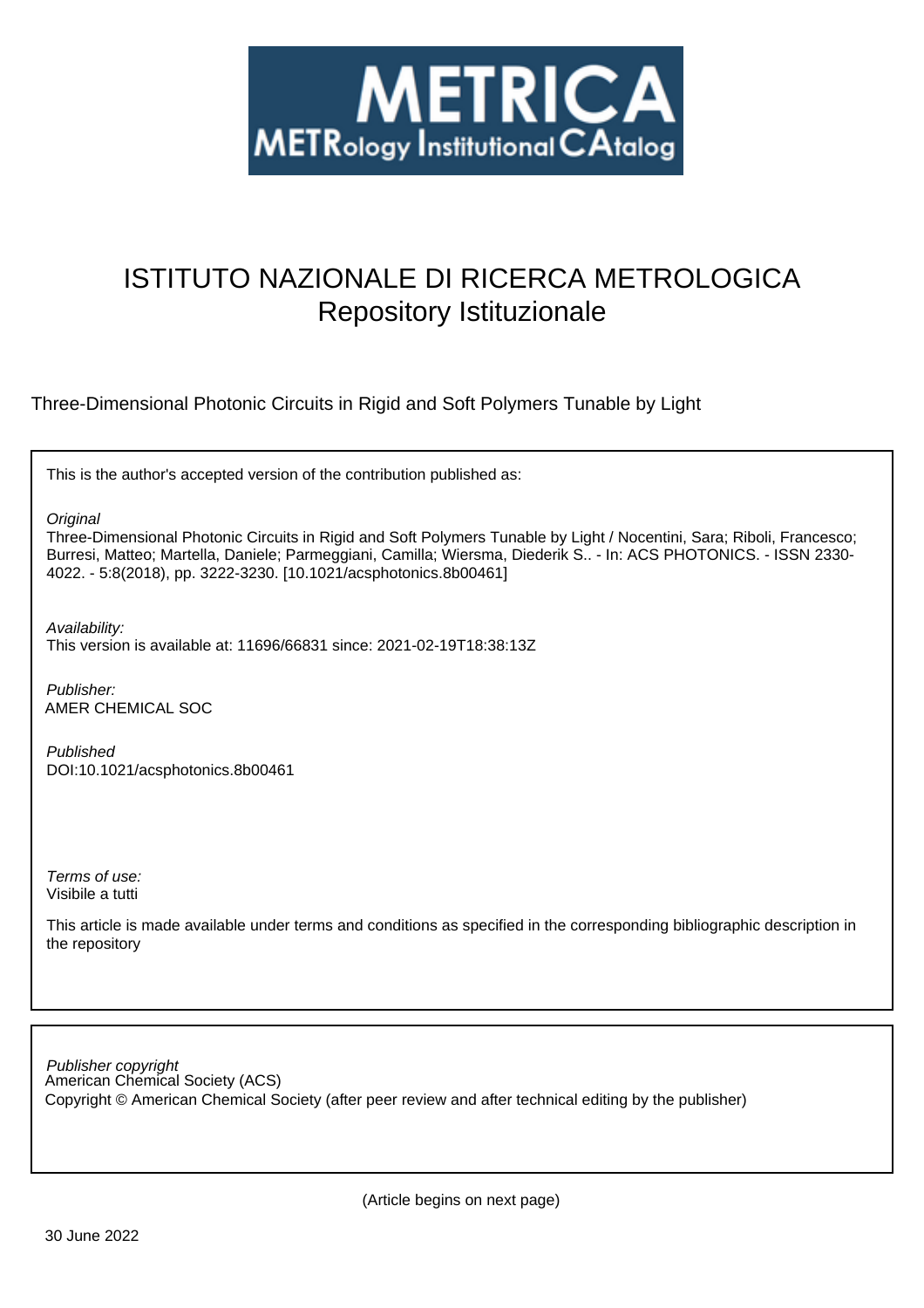| 1              |                                                                                                                                             |
|----------------|---------------------------------------------------------------------------------------------------------------------------------------------|
| $\overline{2}$ | Three dimensional photonic circuits in rigid and soft                                                                                       |
| 3              | polymers tunable by light                                                                                                                   |
| 4              |                                                                                                                                             |
| 5              | Sara Nocentini* <sup>1</sup> , Francesco Riboli <sup>1,2</sup> , Matteo Burresi <sup>1†</sup> , Daniele Martella <sup>1,2,3</sup> , Camilla |
| 6              | Parmeggiani <sup>1,2,3</sup> and Diederik S. Wiersma <sup>*1,4</sup>                                                                        |
| 7              |                                                                                                                                             |
| 8              | <sup>1</sup> European Laboratory for Non Linear Spectroscopy, via N. Carrara 1, Sesto Fiorentino, Firenze                                   |
| 9              | 50019, Italy                                                                                                                                |
| 10             | E-mail: nocentini@lens.unifi.it, wiersma@lens.unifi.it                                                                                      |
| 11             | <sup>2</sup> CNR-INO Sesto Fiorentino, Via Madonna del Piano 10, Firenze 50019, Italy                                                       |
| 12             | <sup>3</sup> Chemistry Department "Ugo Schiff", University of Florence, Via della Lastruccia 3,                                             |
| 13             | Sesto Fiorentino, Firenze 50019, Italy                                                                                                      |
| 14             | <sup>4</sup> Physics Department, University of Florence, via G. Sansone 1, Sesto Fiorentino, Firenze                                        |
| 15             | 50019, Italy                                                                                                                                |
| 16             | <sup>†</sup> Now at Leonardo Company, Via delle Officine Galileo, 1, Campi Bisenzio, Firenze 50013, Italy                                   |
| 17             |                                                                                                                                             |
| 18<br>19       | Keywords: polymer photonics, 3D integrated photonic circuits, tunable whispering gallery mode                                               |
| 20             | resonators, direct laser writing, liquid crystalline networks                                                                               |
| 21             |                                                                                                                                             |
| 22             | <b>Abstract</b>                                                                                                                             |
| 23             | Polymeric matrices offer a wide and powerful platform for integrated photonics, alternative to the                                          |
| 24             | well-established silicon photonics technology. The possibility to integrate, on the same chip,                                              |
| 25             | different customized materials allows for many functionalities, like the possibility to dynamically                                         |
| 26             | control the spectral properties of single optical components. Within this context, this article reports                                     |
| 27             | on the fabrication and optical characterization of integrated photonic circuits for the telecom C-                                          |
| 28             | band, made of a combination of both rigid and tunable elastic polymers. By using a 3D                                                       |
| 29             | photolithographic technique (direct laser writing), in a single step process, every building block of                                       |
| 30             | the polymeric circuit is fabricated: straight and bent waveguides, grating couplers, and single and                                         |
| 31             | vertically coupled whispering gallery mode resonators with high Q-factor designed in planar and                                             |
| 32             | vertical geometries. Using this platform, a new type of operation was introduced through true three                                         |
| 33             | dimensional integration of tunable photonic components, made by liquid crystalline networks that                                            |
| 34             | can be actuated and controlled by a remote and non-invasive light stimulus. Depending on the                                                |
| 35             | architecture, it is possible to integrate them as elastic actuators or as constituents of the photonic                                      |
| 36             | cavity itself. The two strategies then exploit the optical induced deformation and variation of its                                         |
| 37             | refractive index, inducing a net red or blue shift of the cavity resonances, respectively. This work                                        |
| 38             | paves the way for light tunable optical networks that combine different photonic components and                                             |
| 39             | glassy and shape-changing materials in order to implement further photonic circuit requirements.                                            |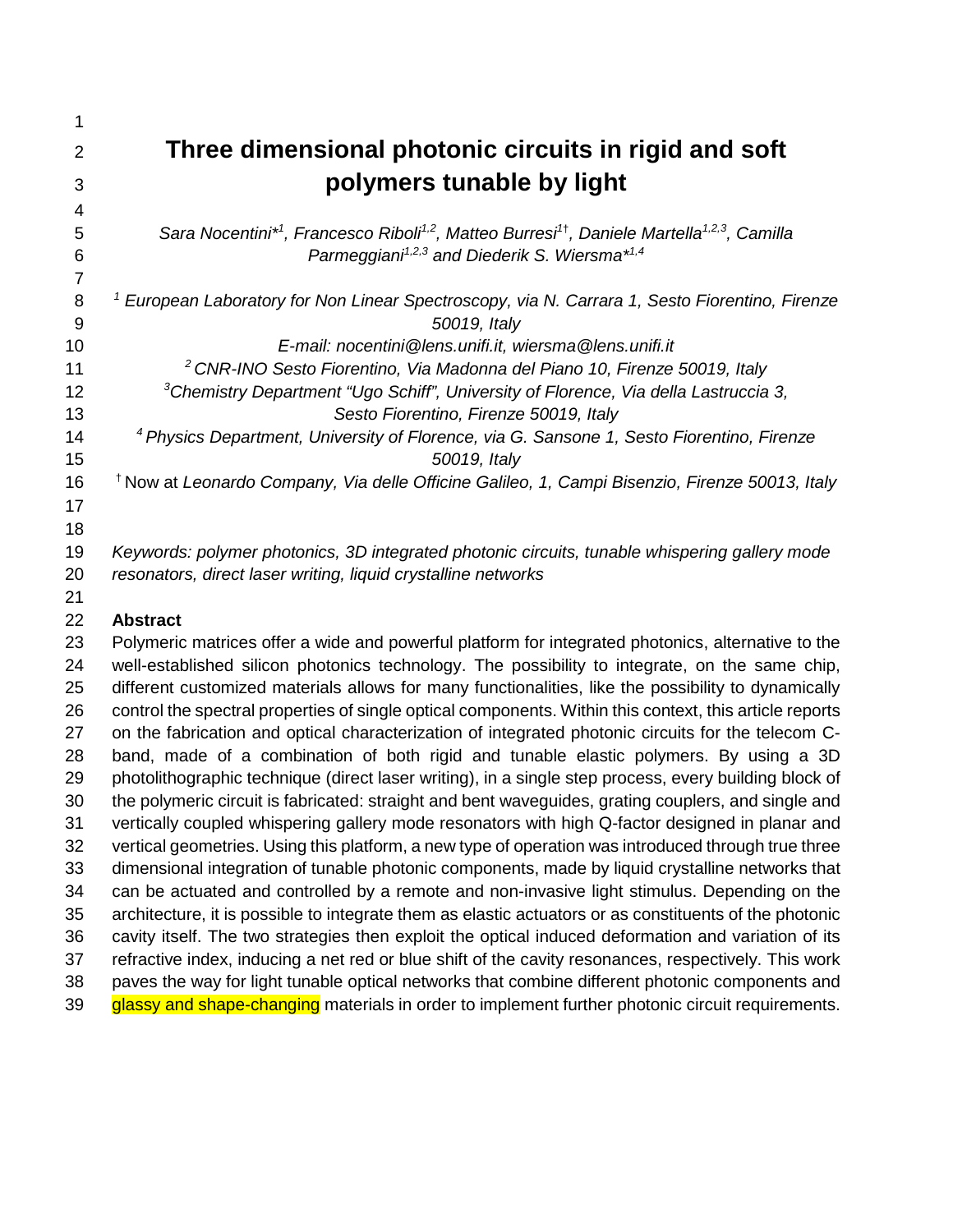

# 

 **Introduction**  Integrated photonic circuits combine single photonic components to perform light manipulation on a single chip. Guiding light and processing the carried optical information increase the potential of integrated electronics, solving some of its intrinsic limitation such as speed and bandwidth 7 needed in telecommunication and optical signal processing.<sup>1</sup> While the silicon technology still 8 represents the reference platform of integrated photonic circuits,<sup>2,3</sup> polymeric materials allow for 9 integration of both active and passive optical components on several flexible and rigid substrates.<sup>4</sup> 10 Compared to inorganic materials, the outstanding characteristic of polymeric materials relies on the possibility to control their chemical and physical properties by chemically modifying the structure of the constituent monomer or the functional groups, while a material functionalization 13 (as stimuli responsiveness) can be addressed through selective doping or reactions. Such chemically engineered polymers indicate the potential of this technology to be a cost-effective (respect to semiconductors) and customizable solution to the production of high-differentiated performance in integrated optical circuitry. Polymers can be patterned through different 17 lithographic techniques also combining diverse materials into the same platform to address different functionalities, implementation that results complementary to silicon technology 19 depending on the desired application. The standard fabrication techniques for photonic circuits, as UV lithography and e-beam 21 lithography, are based on a planar structuration (resolution up to sub-10 nm features<sup>5,6</sup>). The exploitation of the third dimension - orthogonal to the planar substrate - represents a difficult task, but improves the potential for integration, permitting even more complex light manipulation as 24 polarization control<sup>7,8</sup> or device tunability<sup>9</sup> and, more in general, achieving denser integrated 25 optical networks.<sup>10</sup> Previous works based on multi-step procedures of planar lithography alternated with sacrificial intermediate layer depositions, have been demonstrated to implement 27 circuit three-dimensionality.<sup>11-13</sup> However, these procedures rely on repeated alignment procedures and material depositions, requiring several fabrication iterations to reach the desired 29 vertical structure stack.

 To overcome issues on material properties and fabrication restrictions, and in order to have more 31 design freedom, we propose a **simpler, mask-free** approach to fabricate high-quality three- dimensional integrated photonic circuits made of polymeric materials. The direct laser writing 33 (DLW) technique, in a single writing step, allows to take full advantage of the third dimension, while the vast selection of polymers with their broad range of properties permits functionalization of each single building block of the photonic circuit, paving the way for the realization of a three-

dimensional active and tunable polymeric integrated network.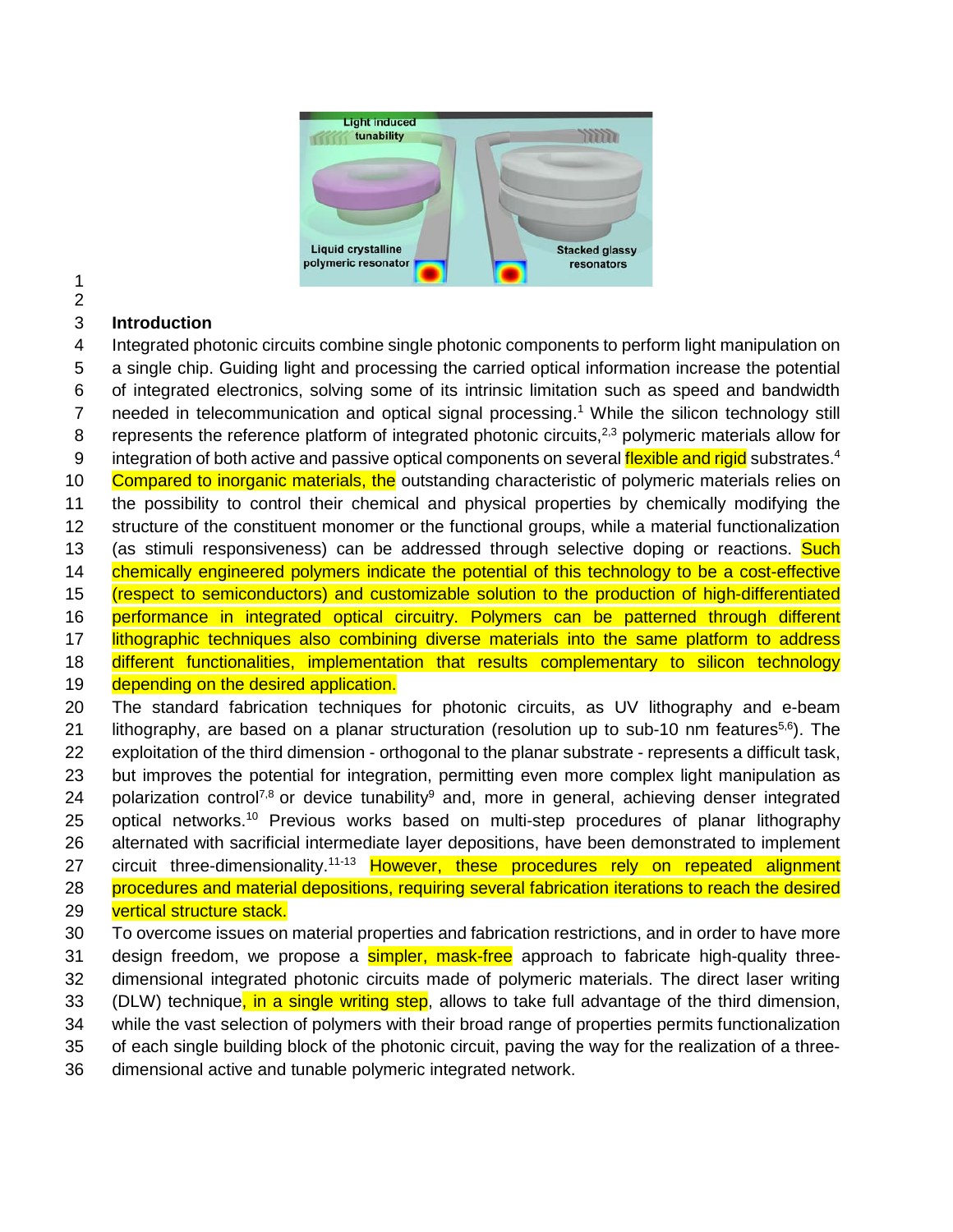1 The working principle of direct laser writing, (a two-photon absorption polymerization process on 2 monomeric mixtures<sup>14</sup>), allows to overcome certain limitations of planar technology. Recent 3 examples range from photonic components,<sup>15</sup> to biological scaffolds,<sup>16</sup> microfluidics,<sup>17</sup> and 4 micromechanics.<sup>18</sup> M. Shumann et al.<sup>19</sup> realized hybrid 2D-3D optical devices for integrated 5 optics, by combining a silicon nitride circuit previously patterned with e-beam lithography, with a 6 suspended waveguide and a whispering gallery mode resonator (WGMR) realized by DLW. 7 This 3D patterning procedure showed low cavity quality factors and no control over the disk-8 waveguide coupling was achieved. Other polymeric resonators, both active and passive high 9 quality factor cavities<sup>20,21,21A</sup> have been fabricated by DLW but their integration into a photonic 10 circuit, to the best of our knowledge, is still missing. In fact, many are the critical aspects in the 11 waveguide-cavity coupling that limit their fabrication and applicability. On the other hand, the 12 possibility offered by DLW to integrate different photopolymerizable materials enables to 13 combine glassy and elastic soft polymers on the same chip.<sup>22</sup> Liquid crystalline networks (LCN) 14 are smart elastomers that show liquid crystalline phases within a crosslinked elastic network 15 whose properties such as shape-change and birefringence can be driven by different external 16 stimuli, among them, light.<sup>23,24</sup> The reshaping property of LCN, usually employed in mimicking 17 muscle functionality in robotics,  $25,26$  can be differently exploited in photonics in order to deform 18 and then tune optical properties of photonic structures. Elasticity of photo-responsive optical 19 devices enlarges the potentiality of integrated circuits providing solution to the open demand of 20 tunability of their photonic properties. Interesting examples of rigid polymeric high quality factor 21 cavities have been integrated on flexible and elastic substrate enabling a mechanical 22 deformation of the elastic substrate that enables in their optical property control. <sup>22A,B</sup> Tunability 23 has also been previously addressed in whispering gallery mode cavities exploiting refractive 24 index variation through electro-optic effect,<sup>27-27A</sup> thermo-optic tuning,<sup>28-28D</sup> free carrier injection in 25 silicon photonics<sup>29</sup> or the employ of liquid crystals.<sup>30</sup> The proposed strategies demonstrate fine<sup>27-</sup>  $26 \frac{27A,30}{27A,30}$  and wide<sup>28-28D</sup> resonant wavelength scans (up to 12 nm in racetrack ring resonators,  $\alpha$   $\alpha$ =8000) achieved by a low tuning power of 21 mW per free spectral range.<sup>28D</sup> Hence we 28 demonstrate the integration in a polymeric photonic circuit of high quality factor vertically-29 coupled cavities, in a fully three dimension geometry. Furthermore, in order to implement 30 optically controlled photonic properties, high quality factor whispering gallery mode resonators 31 are tuned by light in two different fashions: exploiting a LCN actuator placed on the top of the 32 cavity and fabricating the resonator directly in the photo-responsive LCN matrix. With an 33 alternative method for dielectric platform, based on a remote optical control of photo-responsive 34 smart materials, competitive actuation power and tuning range are here demonstrated. 35 Moreover the local optical activation of polymeric structures on dielectric substrates reduces the 36 issue of thermal cross-talk in silicon circuitry platforms. We propose light activated tuning of 37 polymeric photonic circuit elements that allows to reproduce the already achieved results in 38 silicon photonics using cheaper materials and simpler fabrication and opening at the same time 39 to add further functionalities on the same dielectric chip. 40

41

#### 42 **Result and Discussion**

43 PASSIVE RIGID PHOTONIC COMPONENTS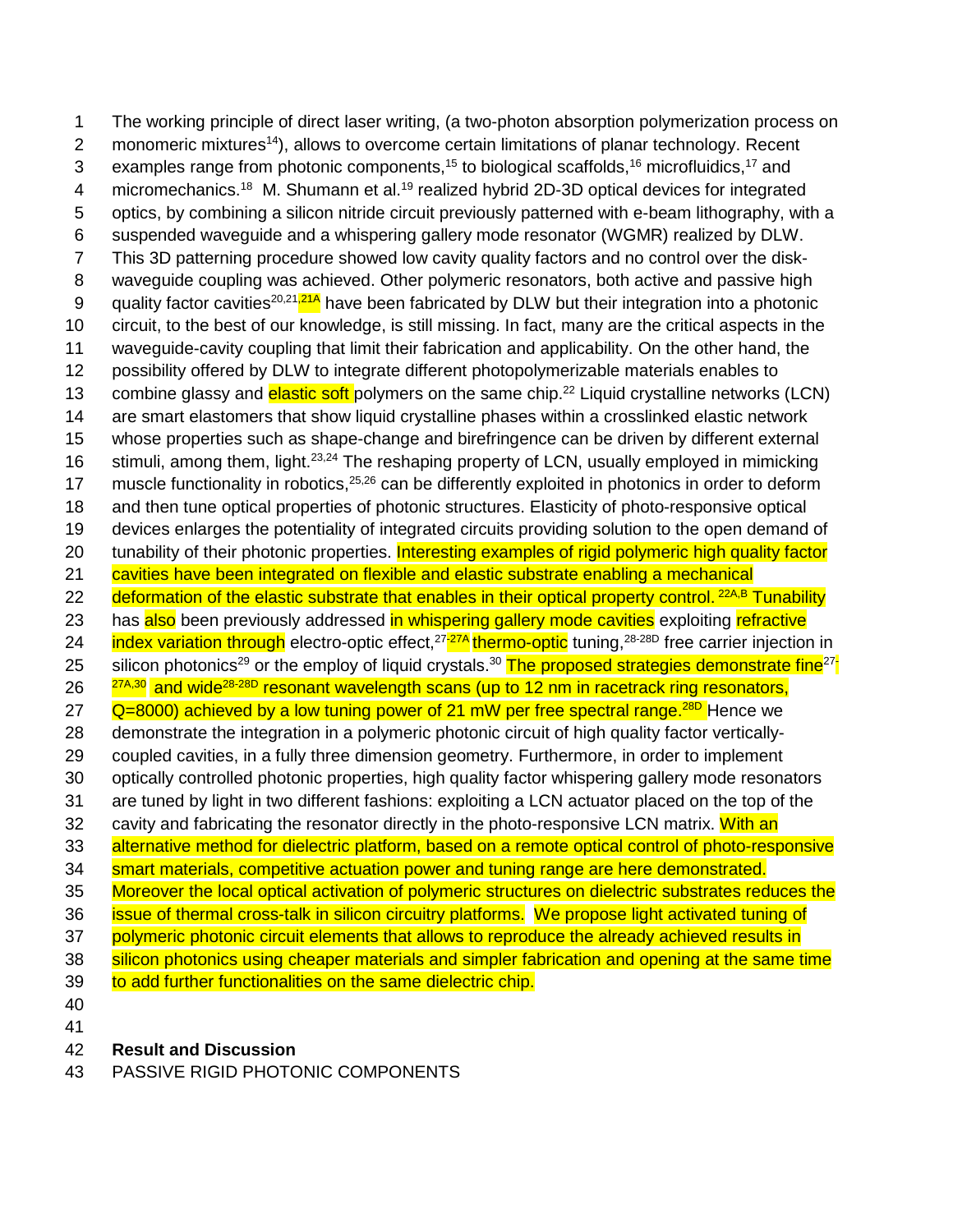In this work, polymeric integrated structures for light transport and manipulation for telecom C- band, such as straight and bend waveguides, grating couplers, single and vertically coupled WGMRs, were fabricated by DLW (by Nanoscribe GmbH) on a low refractive index substrate 4 (fused silica, n=1.44  $@$  1550 nm) taking advantage of the Dip-in configuration (see Methods).<sup>31</sup> Figure 1a shows the scanning electron microscopy (SEM) image of typical building blocks of an integrated optical circuit, such as a single mode 90 degree bent waveguide ended by two grating couplers (input and output). This coupling configuration enables to pass from free space optics to 8 an on-chip light propagation with a contact free characterization of the system. Figure 1b reports the intensity profile of the fundamental TM (dominant polarization vector along *y* axis) and TE (dominant polarization vector along *x* axis) modes of the rectangular waveguides with effective 11 refractive indexes of  $n_{TM}=1.494$  and  $n_{TE}=1.493$  respectively. The waveguide has a bent geometry (30 µm curvature radius), in order to purify the coupled light from the straight and scattered light by selectively filtering the measured signal with a cross polarization configuration. The gratings at the ends of each curved waveguide allow the outcoupling and the detection of light (Figure 1c). The width of the grating is larger than the waveguide in order to collect the whole focalized beam spot and through an in-plane tapered section, the light is conveyed to the single-mode waveguide.



 $\frac{17}{18}$  **Figure 1: Polymeric waveguides**. a) SEM image of two replica of the same integrated optical device. Each device is composed by a waveguide whose structural parameters have been optimized to show monomodal behaviour around 1550 nm. The coupling of light into the waveguide is assured by two grating couplers. b) 21 Intensity profile of the fundamental TM and TE modes. The mode analysis calculation results were obtained 22 with perfect matching layers (pml) around the computation cell. The design and the optimization of the structural parameters of the monomodal waveguide and of the grating coupler have been performed with a finite method based (FEM) commercial software (Comsol Multiphysics). The waveguide has a transversal section of 2 µm (thick) and 2.5 µm (wide). c) Detailed view of the grating coupler. In order to maximize the coupling efficiency, the width of the coupler is larger than of the waveguides to which is connected through a tapered section.

The numerical optimization of the grating shows coupling efficiency at normal incidence (90°

30 coupling geometry) around  $3\%$  (around  $1500$  nm), as expected for structures with a low

31 refractive index contrast.<sup>19</sup> Calculated spectral efficiency for a single grating coupler and their

32 comparison with the experimental results are reported in Supplementary Information (Figure

33 S1). Optimized coupling efficiency can be obtained by tilting the incident input beam of about

 $10^{\circ}$  with respect to the normal direction<sup>32</sup> or by geometrical improvements such as a variable

35 groove depth or apodized geometries<sup>33</sup> or by the employ of gold mirrors<sup>34</sup> or distributed Bragg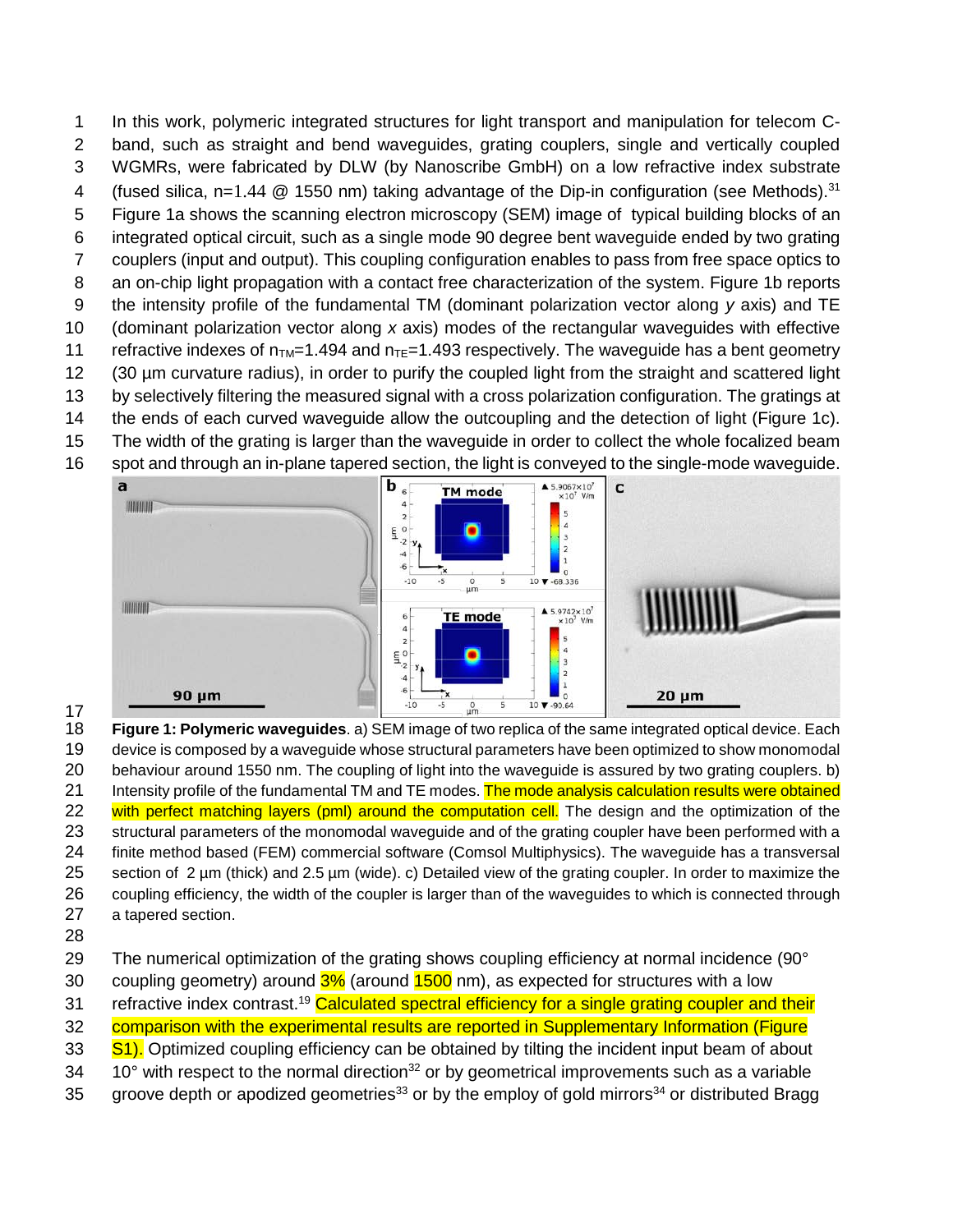1 reflectors (DBR)<sup>35,36</sup> to reflect upwards the light radiating towards the substrate. Other coupling 2 geometries using 3D horn coupler or arc waveguides can also be adopted, taking advantage of 3 the 3D fabrication, in order to outperform the coupling efficiencies and remove the spectral 4 <mark>efficiency dependence.<sup>36A</sup> The grating couplers in micro photonic circuits introduce then</mark> 5 insertion losses that dominates the waveguide propagation losses.<sup>19,36B</sup> Waveguide propagation losses are determined by the sum of material absorption losses (typical two photon 7 polymerizable resists have 0.5 dB/cm to 3 dB/cm absorption losses),<sup>36B</sup> substrate leakage 8 losses (negligible for the good confinement factor of 89% and 91% for the TE and TM mode 9 respectively) and scattering losses at sidewall roughness. In our polymeric waveguides, 10 intensity variation related to propagation losses - typical propagation losses are few dB/cm (0.68 11 dB mm<sup>-1</sup>) <sup>[36A]</sup> - are not detectable within our photonic system since they are dominated by **insertion losses.** The realized waveguides are then used as bus-waveguides to couple light into 13 high quality factor cavities known as whispering gallery mode resonators (WGMRs).<sup>37</sup> The waveguide is lying on the substrate while the WGMR is realized in a suspended geometry in order to increase the modal confinement of the resonant mode and its intrinsic quality factor. This configuration provides for a vertical coupling between guide and resonator without reducing the mechanical stability of the optical circuit. Indeed, if suspended structures - both the waveguide and the ring resonator held by pedestals - are employed, they result highly unstable and difficult to align. Moreover the mutual distance between waveguide and ring for the optimal 20 coupling, critical and sensitive parameter to fabrication fluctuations, reveals to be hard to control also during the development process since electrostatic forces can make the structures 22 collapsing together.<sup>38</sup> Even the use of solvent drying into a critical point dryer does not solve this 23 issue either.<sup>19</sup> In the proposed geometry, the cavity and the waveguide lay in different planes determining an oscillating effective coupling as a function of vertical gap with alternating under-25 and over-coupling regions, separated by several critical coupling points. $39,40$  The structures realized with DLW in a single lithographic step feature then less critical coupling conditions and a mechanically stable vertical coupling between the waveguide and the suspended free-28 standing ring resonator.<sup>41</sup> Figure 2a shows the three-dimensional rendering of the waveguide and resonator and the entire fabricated system (top view) is imaged by SEM in Figure 2b. The inset of figure 2b displays the intensity distribution in a vertical plane (perpendicular to the substrate) of TM resonant mode circulating in the ring. For the inspected vertical geometry, the coupling efficiency favors the waveguide-to-ring coupling of TM modes that we verified by numerical calculations. The experimental setup has been optimized to detect such polarization component. In these 3D systems, the vertical as well as the lateral displacement between the waveguide and the ring plays a determinant role in the optimal evanescent coupling. For the considered system, the optimal geometry is shown in Figure 2c, where the lateral displacement between the waveguide and the ring, that maximizes the vertical alignment between the eigenmodes of the two structures, can be appreciated. However, different structures can be designed by varying both the lateral and the vertical distance obtaining photonic circuits with different waveguide-to-ring coupling and ring quality factors that can be matched with different applications.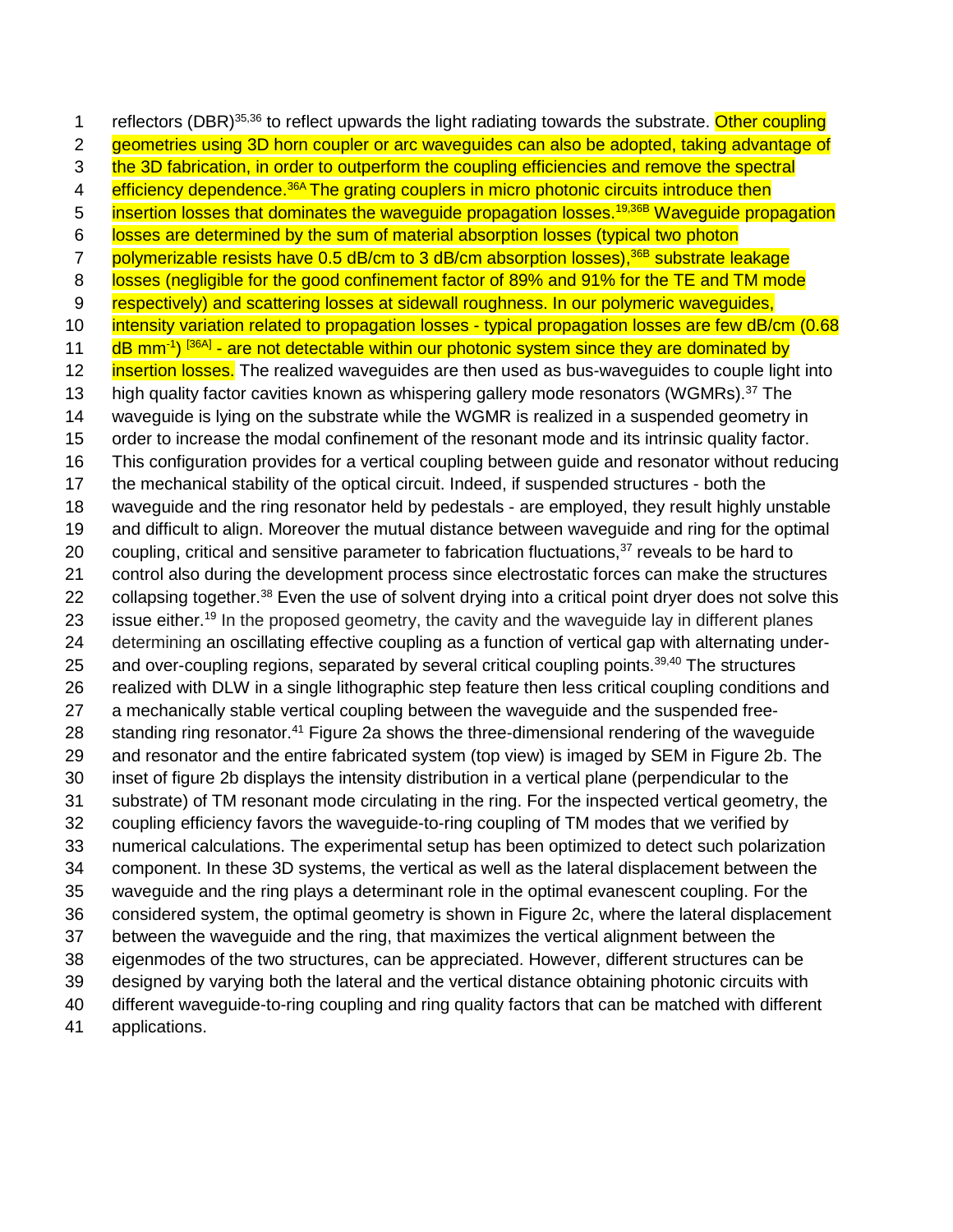

 $\frac{1}{2}$  **Figure 2: Vertical coupling of polymeric structures.** a) Rendering image of a single mode waveguide vertically coupled to a ring resonator. b) SEM image (top view) of the bent waveguide and the whispering gallery mode resonator. The width of the ring is 6 µm with an external radius of 20 µm and a thickness of 2 µm. In the inset, the field intensity map of a TM resonant mode obtained with an axial symmetric mode analysis calculation performed by Comsol Multiphysics. c) Enlarged image of the cavity that shows the lateral displacement between the waveguide and ring in order to maximize the evanescent coupling. d) Typical transmission spectrum of a ring resonator (Q=11000). e) Transmission spectrum of a high quality 9 factor cavity  $(Q=(8+/1)^*10^4)$ . On the right, the transmission deep detail with its Lorentzian fit.

 To characterize the WGM resonators, we performed typical waveguide transmission measurement at telecom wavelengths. The spectrum shown in Figure 2d reveals the characteristic deeps of a high quality factor cavity (with a Q value of 11000). The free spectral range (FSR) is 12.5 nm and the extrapolated effective refractive index of the resonant mode is 15 then  $n_{\text{eff}} = 1.52$ . The Q-factor is evaluated by fitting the sharp dips (Figure 2e) in the transmission spectrum with a Lorentzian line-shape, obtaining, for higher quality factor resonators, Q=80000. The intrinsic quality factor of whispering gallery mode resonators is determined by different factor: intrinsic material absorption, scattering losses (both intrinsic, as well as generated from the 19 surface), surface absorption losses (e.g. due to the presence of adsorbing compounds), 20 whispering gallery loss (or tunnel loss) related to incomplete total internal reflection at the curved interface. Due to negligible absorption of the polymeric resist at telecom wavelengths, and a 22 radius choice that not limit the quality factor for tunnel losses, intrinsic Q factor values are ruled 23 by the surface scattering losses experienced by the field tail not tightly confined inside the 24 dielectric medium.<sup>41A</sup> The FSR and the effective index  $n_{\text{eff}}$  of the resonant mode are in good agreement with numerical calculations. On the other hand, the numerical estimated quality Q factor does not provide a value to be compared with the experimental one, since calculations do not take into account possible losses introduced by the imperfections of the cavity surface (such as surface roughness or more in general intrinsic losses) but only the losses associated by the input/output coupling (external losses).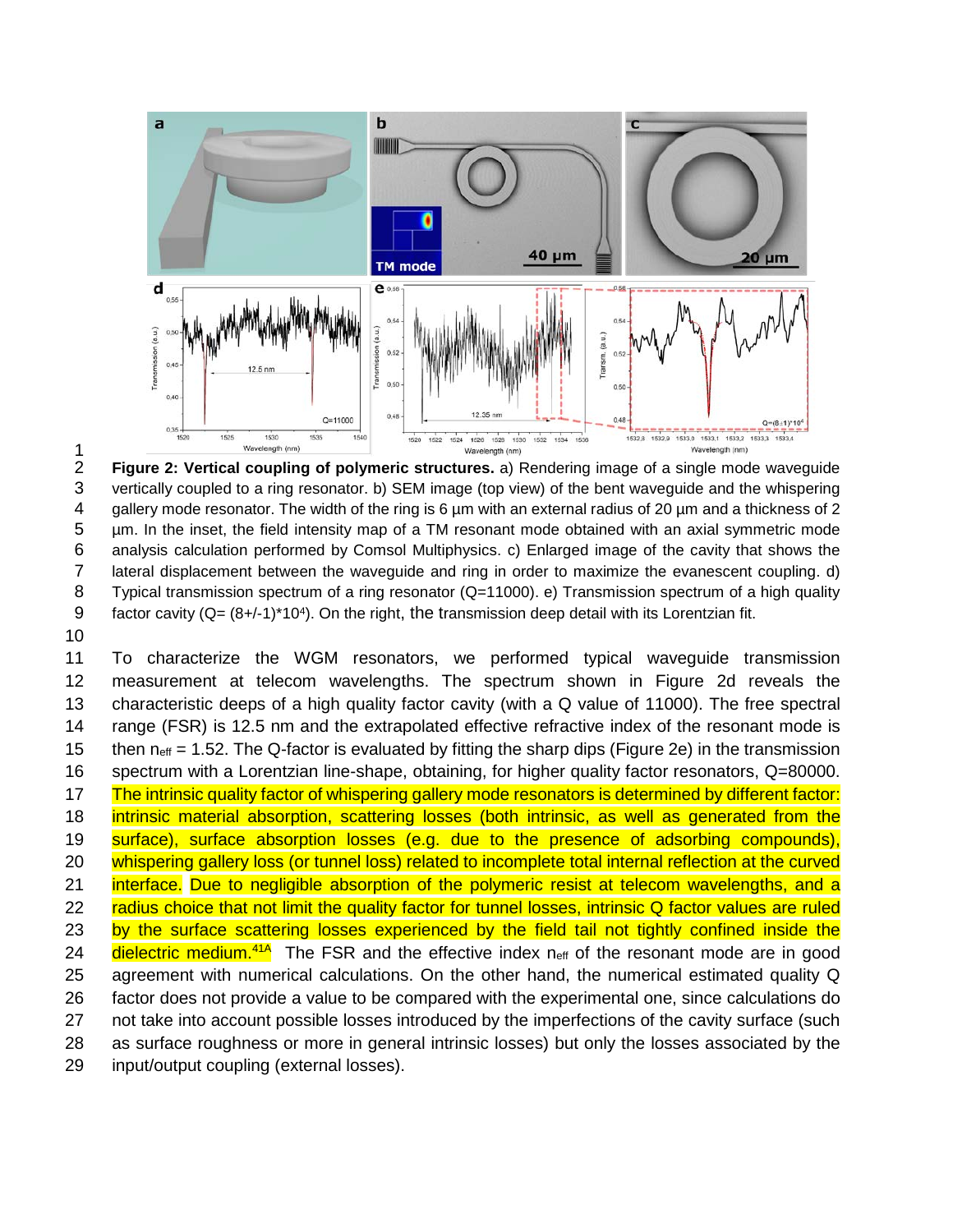The device, composed by a single WGM resonator vertically coupled to the waveguide, represents a simple three-dimensional device. In order to exploit to its best the versatility of the DLW technique and thus to increase the level of integration in the third dimension, a device composed of two vertically stacked cavities coupled to a input/output bus-waveguide laying on the substrate was explored.



 **Figure 3: Vertically coupled WGM resonators.** a) SEM image (45 degree view) of the waveguide coupled to two vertically coupled WGM resonators. b) Detail of the coupling region. c) Measured transmission spectrum of the waveguide coupled to the two vertically coupled ring resonators. The dip pair corresponds to the symmetric and antisymmetric mode of the two coupled cavities. The inset shows the electric field distribution of the two resonant modes calculated by an axial symmetric calculation (Comsol Multiphysics).

 The fabricated structures are reported in Figure 3a. Within the same lithographic procedure, another additional critical parameter is added: the relative distance between the two WGM resonators which in turn determines their coupling strength. Due to the mode spatial confinement into the two polymeric resonators, a shorter relative distance between the two rings with respect to the waveguide-ring separation allows to overlap their evanescent tails creating a double coupled cavity configuration (Figure 3b). Figure 3c shows the spectral response of vertically coupled WGMRs: the wavelength spectrum is characterized by two pairs of dips, with comparable width and spectral separation but different coupling efficiency with the input waveguide mode. They correspond to the symmetric (S) and anti-symmetric (AS) modes of the coupled resonators. Numerical FEM calculations confirm that for each couple of resonances the lowest energy dip is associated to a vertically symmetric field distributions, as expected. The computed effective refractive indexes for the S and AS modes are respectively 1.524 and 1.530 in good agreement with the measured FSR of the S and AS mode resonances.

LIGHT DRIVEN TUNABLE RESONATORS

 We demonstrated that exploiting commercial polymers and DLW is possible to realize three- dimensional photonic circuit architectures. However, one of the most relevant advantages of such lithographic technique is the opportunity to combine different polymers (active or passive materials) in the same photonic structure, opening for a controlled and dynamical tuning of its optical response.

 In order to realize tunable photonic cavities, we integrate in the photonic circuit a light-driven shape-changing material as liquid crystal networks (LCNs). The main feature of LCN is to reversibly change their shape, in response to an external stimulus, thanks to the molecular 35 organization into liquid crystalline (LC) phases and to the elasticity of the crosslinking network.<sup>42,43</sup> Moreover the deformation can be designed depending on the liquid crystalline molecular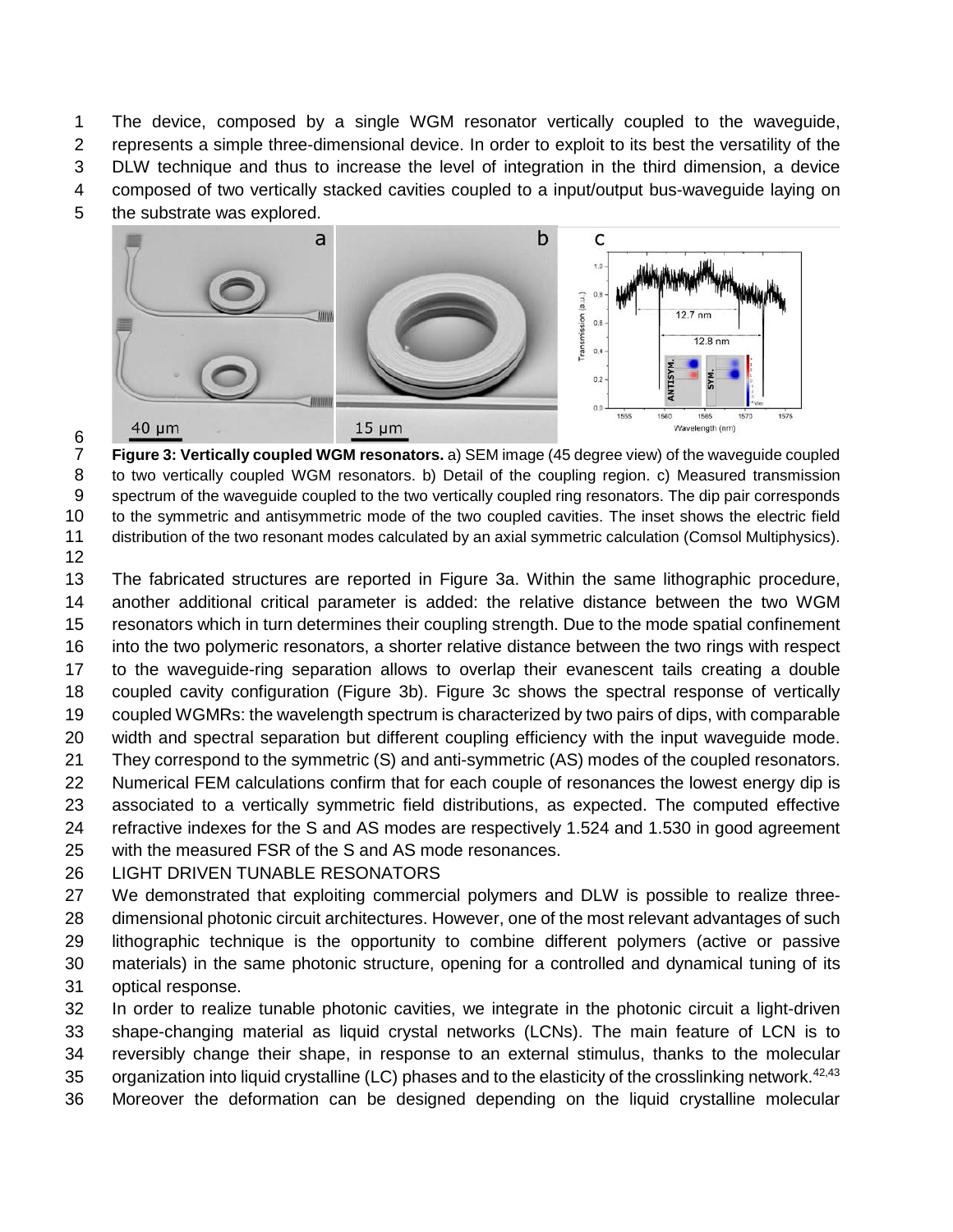1 alignment.<sup>44,45</sup> The considered mixture has been chemically engineered in order to be patterned 2 with the DLW<sup>46</sup> and the chemical introduction of an azo-dye, that works as a microscale heater, 3 allows a light induced control over shape deformation of the photonic structure through a local, 4 remote and non-invasive stimulus. To achieve light driven tunability via the activation of the LCN 5 structures, we used a control green laser that matches the azo-dye absorption (maximum at  $\lambda =$ 6 540 nm) focalized on the photoresponsive structures. The time response of microstructured LCN 7 under a periodic illumination (50 Hz) is in the millisecond time scale.<sup>45</sup> The optically induced 8 rearrangement of LCN polymeric chains - depending on the LC phases - induces also a variation 9 of the refractive index, reversibly losing its birefringent characteristic in favor of a more isotropic 10 phase. These two effects, the shape change and the refractive index variation, are here exploited 11 within two different strategies in order to tune the photonic cavity. In the first case, LCNs are 12 integrated on the top (central part) of Ip-Dip ring resonator (see figure 4a-b) as an elastic 13 cylindrical actuator.<sup>47</sup> Their alignment has been chosen parallel to the cylinder axis so that, once 14 actuated, the structure contracts of the 20% of its total height, h=20  $\mu$ m, and expands in the 15 perpendicular plane preserving the overall volume unchanged.<sup>45</sup> This architecture allows for a 16 small, gentle and reversible deformation of the Ip-Dip resonator when the LCN are activated via 17 the light stimulus, thanks to the tangent pressure that the LCN actuator impresses on the 18 underlying cavity. The variation of the LCN refractive index does not perturb the guiding properties 19 of the resonator, since the spatial overlap between the LCN structure and the resonant guided 20 mode is negligible. In fact, the spectral characterization of the circuit before and after the 21 integration of the LCN cylinder reveals unperturbed optical properties without any degradation of 22 the quality factor (see Supporting Information, Figure S2). The net result is therefore a small well 23 controlled mechanical deformation that reflects in the spectral red shift (figure 4b) of the resonant 24 wavelength (red round points in Figure 4e) creating a tunable filtering effect. The overall positive 25 shift is 11.5 nm (continuous green line spectrum in Figure 4b) when the light actuation power 26 increases up to 25 mW. The small deformation slightly affects the quality factor value preserving 27 also the dip transmission contrast. A quenching of the resonance red shift is attributed to the 28 refractive index change of the Ip-Dip polymer due to thermo-optical effect that we experimentally 29 estimated in  $\Delta \lambda$  =-1.7 nm for an actuation power of 16 mW (see Supporting Information, Figure 30 S3). Considering both effects, the stretching of the cavity radius can be estimated around 170 **S3**). Considering both effects, the stretching of the cavity radius can be estimated around 170 31 nm. In the second case, we followed a different approach aiming to maximize light matter 32 interaction between the resonant guided mode and LCN polymers. This second strategy foresees 33 WGM resonators directly fabricated within the LCN matrix in such a way to exploit also the LCN 34 refractive index variation to tune the resonant wavelength. Figure 4c-d show the photonic 35 architecture with its typical transmission spectrum. Liquid crystalline elastomeric WGM resonators 36 with good quality factor (Q=15000) integrated in a simple photonic circuit are demonstrated for 37 the first time. By illuminating LCNs, the extraordinary refractive index, parallel to the cavity 38 symmetry axis, decreases as a function of the control power, while the ordinary refractive index, 39 in the perpendicular plane, slightly increases.<sup>48</sup> This optical modification sums up to the ring 40 mechanical reshaping. Considering then the TM whispering gallery mode, the resonant 41 wavelength is affected by the LCN extraordinary component of the refractive index that under the 42 green laser stimulus shows a variation of  $\Delta n = 0.02$  (passing from the nematic to the quasi 43 nematic state<sup>48</sup>) that corresponds to a calculated blue shift of 20 nm. This is not the only contribute 44 to the spectral tuning. In fact, the mechanical expansion of the LCN ring introduces an opposite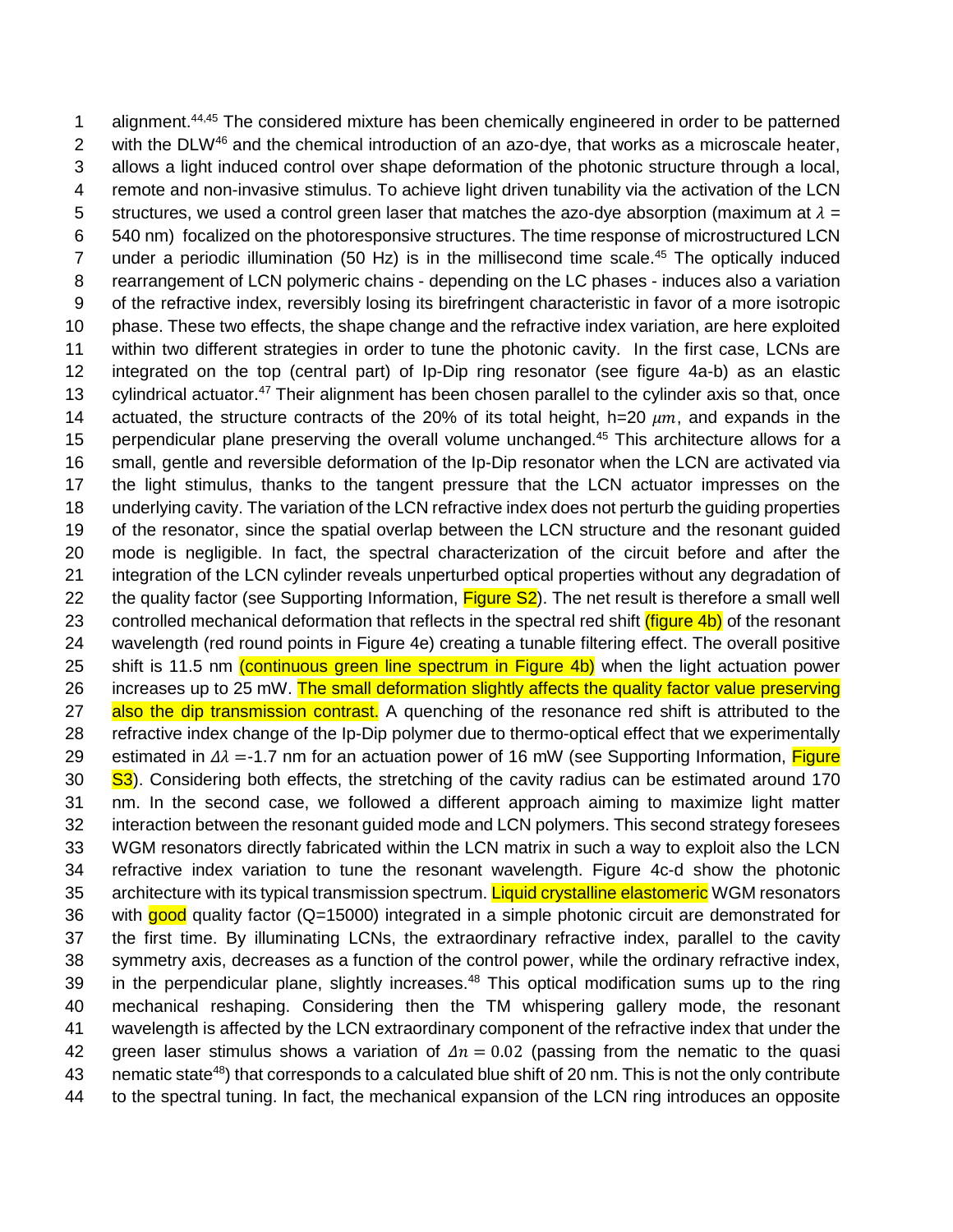1 red shift. The combination of such effects results in a net blue spectral shift for LCN cavities

2 (Figure 4e, blue triangle and black squared points). From the experimental data, we can retrieve

3 that the resonance tuning as a function of the green laser power is dominated by the refractive

- 4 index variation. We report the spectral tuning **both for**  $Q=15000$  **and**  $Q=680$  **quality factor cavities**
- 5 showing that, within this LCN cavity based strategy, the light induced blue shift depends on the
- 6 optical quality (in terms of intrinsic and extrinsic losses) of the resonator.



 $\frac{7}{8}$ 

**Figure 4: Tunability of a WGM resonator by LCN.** Two possible strategies to achieve tunability: in the 9 first column, LCNs are employed as an actuator, in the second column LCNs constitute the cavity itself. a) 10 Rendering, SEM image (top view, false color for the LCN element) and b) transmission spectrum of the 11 waveguide coupled to Ip-Dip WGM resonator. The LCN actuator is placed on the top of the cavity allowing, 12 under proper excitation, to deform the resonator beneath. The quality factor of the resonant mode 13 (Q=12000) is not degraded by the presence of the LCN cylinder. The black line spectrum is recorded with 14 no activation of the LCN actuator, while the green ones correspond to two different activation powers that 15 generate a resonance red shift. c) Rendering, SEM image (top view, false color for the LCN element) and 16 d) transmission spectrum of the waveguide coupled to LCN ring resonator. The FSR is slightly smaller than 17 for the Ip-Dip cavity because of a reduced cavity radius consequence of higher shrinking of the soft material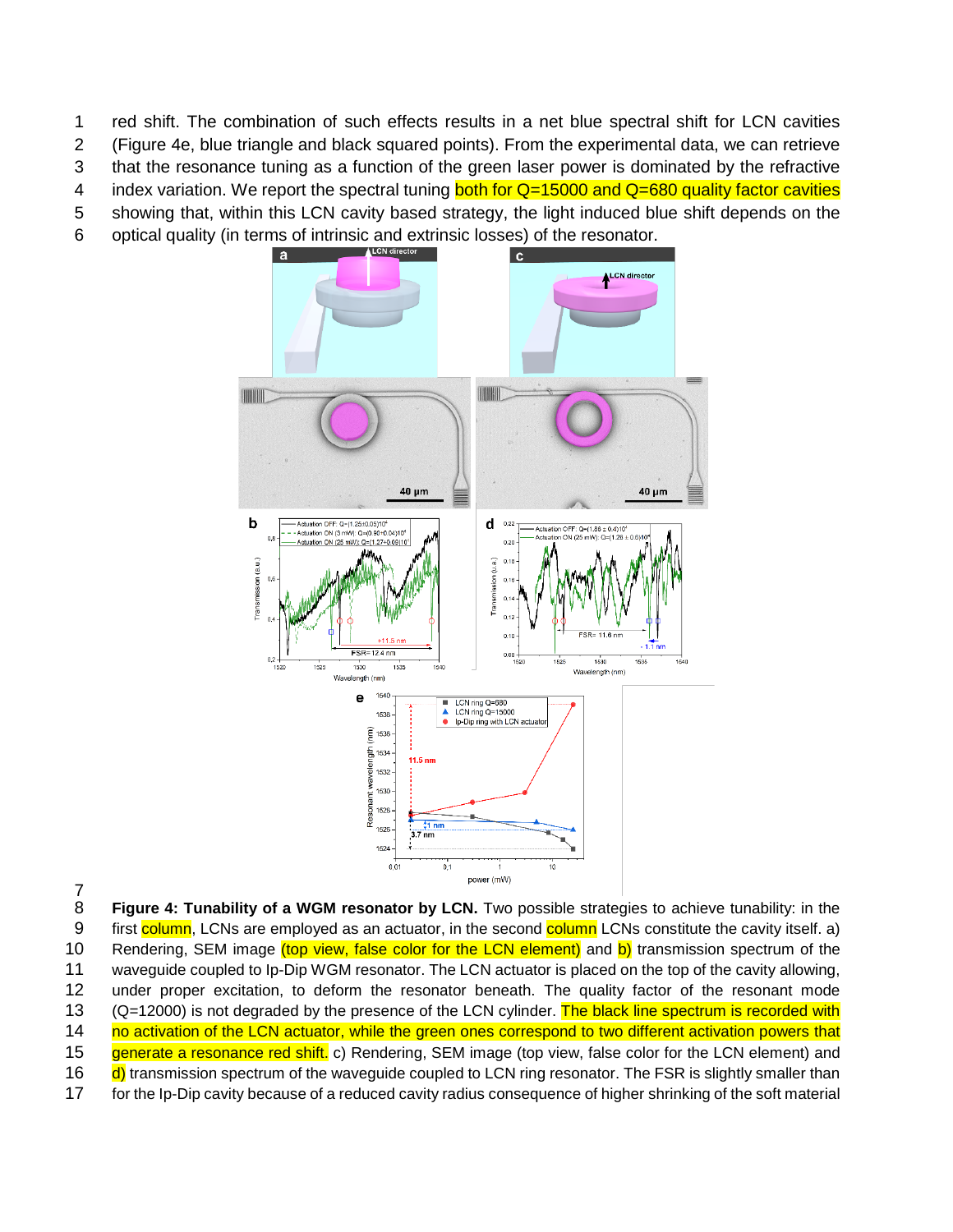1 during the development process. The black line spectrum is recorded without any activation of the LCN

2 cavity, while the green one corresponds to the light activated blue shift of the resonance. e) Tuning of resonant wavelengths for the two different strategies: the red shift of the resonance can be attained when

the LCN cylinder is superimposed to the cavity, whereas the blue shift can be achieved in the case of a

LCN ring resonator. The error of the central wavelength of the dips extrapolated from the Lorentzian fit is

- smaller than the plot scatterer size.
- 
- 

#### **Conclusions**

Truly three dimensional photonic circuits in different polymeric materials have been integrated

on a dielectric platform through the photolithographic technique of direct laser writing.

We designed, fabricated and characterized the typical fundamental building blocks of integrated

13 polymeric photonic circuits as waveguides, grating couplers and high quality factor ring resonators in a dense vertical geometry. Good optical properties have been demonstrated for the

configuration of a ring resonator vertically coupled to a bus waveguide, and two vertically-coupled

stacked cavities. Further exploiting the possibility to combine different materials by our

lithographic technique, we managed to integrate liquid crystalline polymers (LCN) into the

 photonic circuit and create optically tunable structures. By using photo-responsive deformable materials we control the spectral response of high quality factor whispering gallery mode 20 resonators through a remote, locally focused, non-invasive, optical stimulus.

 Tunability has been obtained following two different strategies: in one case a liquid crystalline elastomer is used as a mechanical actuator that slightly and finely changes the shape of polymeric whispering gallery mode resonators, while in the second case the elastomer is used as the 24 photonic material to fabricate the resonator itself. We demonstrate indeed soft ring resonators 25 with quality factor of 15000 that have been realized exploiting a sufficient polymer rigidity to be 26 patterned in suspended designs still preserving its typical elasticity. By following the two different

 strategies, the spectral response of the photonic circuit can be tuned towards higher or lower energies in a gentle and reversible way. This work represents an important step in the field of tunable optical circuits, combining different photonic components and materials with a spatial and 30 temporal light modulation of photo-responsive cavities. Interestingly, light induced tunability of

photo-responsive cavities opens to self-tuning resonators that can accordingly lock their

- resonance to a fixed wavelength.
- 

## **Methods**

 **Direct laser writing (DLW): Rigid photonic components.** This lithographic technique is based on two-photon absorption polymerization. The non-linear process guarantees a sub-diffraction limited resolution determined by the unitary polymerizable ellipsoid (voxel, volume pixel) with typical minor and major axis respectively of 120 nm and 250 nm. The point by point two-photon absorption polymerization combined with 3D sample piezoelectric movement allows to obtain

three-dimensional arbitrary shapes in a single lithographic process. In this work, the Dip-In

- configuration, has been employed. Within this approach, the femtosecond high power laser (780
- nm, 50 MHz) is focused by an immersion high numerical aperture objective directly in a resist
- 44 drop. The liquid resin (Ip-Dip, after polymerization n= 1.53  $@1550$  nm<sup>49</sup>), in this case, works
- both as immersion index matching medium and as photosensitive mixture making the technique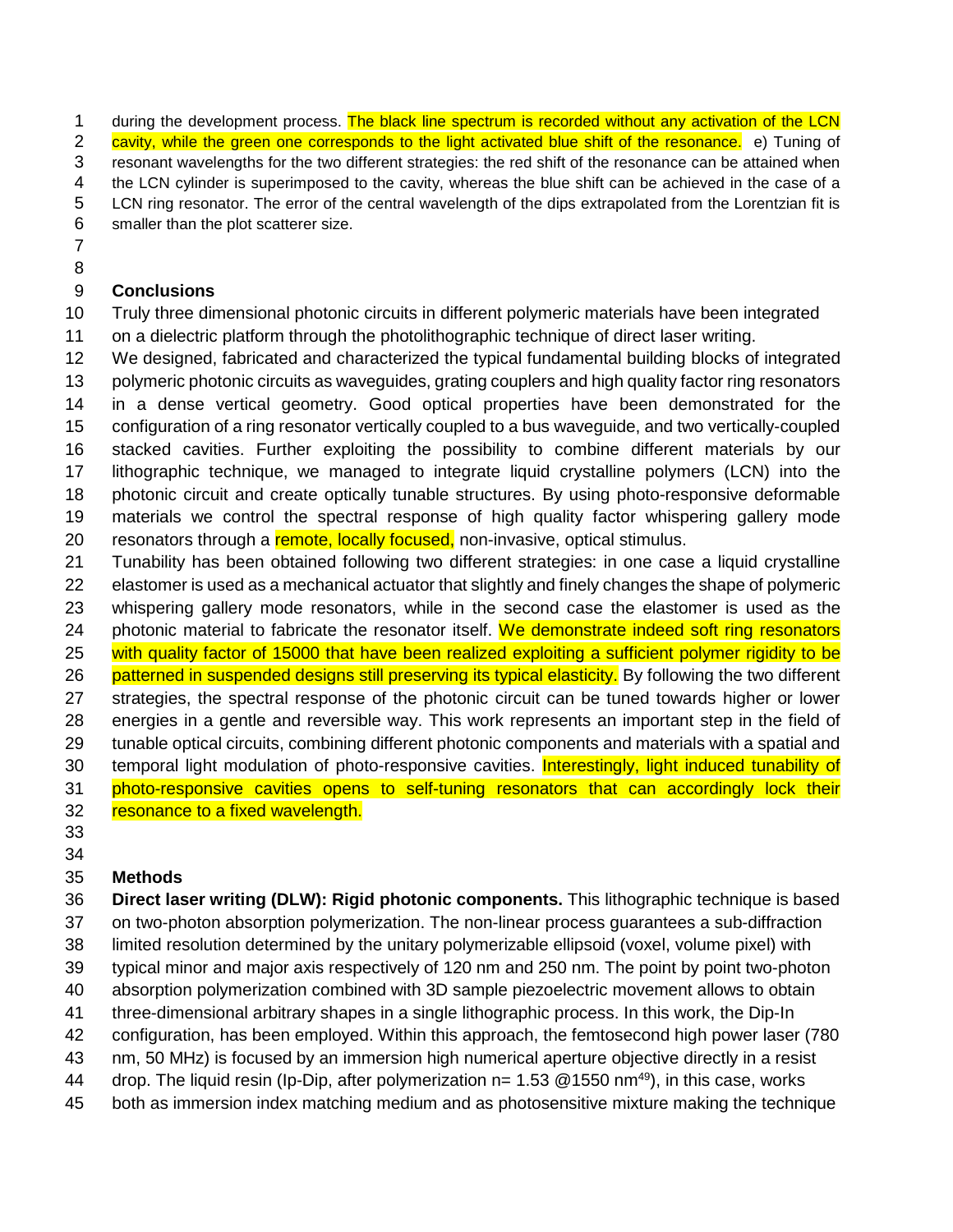- 1 independent on the substrate material.<sup>20</sup> The remaining unpolymerized liquid resist is then
- removed by organic solvent development in PGMEA (propylene glycol methyl ether acetate)
- and isopropanol. The chosen mixture that matches the Dip-in DLW configuration is the
- commercial resist, Ip-Dip (Nanoscribe GmbH). Thanks to the refractive index contrast between
- the polymer (n= 1.53 @1550 nm [17]) and the fused silica glass is possible to well confine light
- even in planar structures directly lying on the substrate. **Soft photonic elements.** The same
- lithographic technique is exploited to fabricate the soft elastic components in a second step
- process. The fabrication of LCN elements combined to a rigid polymeric structure has been
- obtained in a two-step DLW process as clear demonstration of how structures made of different
- materials can be polymerized and vertically aligned on the same substrate. Ip-Dip has been
- firstly patterned to create the rigid parts of the circuit. Then the unpolymerized mixture has been
- removed by a chemical development procedure and a glass cell to control the molecular LC
- alignment has been built around the fabricated structure. The mixture keeps the nematic phase at room temperature for many hours and within the polymerization process the molecular
- alignment is freezed inside the patterned structure. Into the second fabrication step, the
- polymerization of LCN was performed. The mesogen alignment was selected parallel to the
- LCN component symmetry axis so that, once stimulated, the structure contracts along the
- director and expands in the orthogonal plane.

## **Alignment control of the LCN mixture**

- To control the liquid crystalline alignment we take advantage of coated glass cells. To obtain an
- homeotropic alignment, in fact, we employ both the silica substrate and the cell upper glass,
- previously covered (by spin coating) with a thin sacrificial layer of polyimide that induce a liquid
- crystalline molecular vertical alignment. 10 µm spheres were used a spacer in between the two
- 24 glasses. The LCN mixture was then infiltrated inside the cell at 70 ° (isotropic phase) and then
- cooled down to the nematic phase at 45°. Before starting the cavity writing procedure, the LC
- alignment inside the cell is checked with a polarized microscope. To guarantee the vertical
- alignment of the cavity on its pedestal and of the actuator on the ring, a calibrated system of
- coordinates respect to the center of the ring was chosen in the lithographic process.

## **Experimental apparatus**

- The experimental apparatus employed for the optical characterization of the polymeric photonic
- circuits consists of a standard transmission setup. The optical signal is coupled to the photonic
- circuit by focusing the input beam with a 10X objective (Mitutoyo Plan NIR) on the input coupler.
- The output signal is then collected with a 4X objective in whose conjugate plane we placed a
- pinhole in order to spatially filter only the light transmitted by the output grating. To further clean
- the transmitted signal from spurious signals (i.e. straight light, that can pass through the pinhole
- but has not propagated in the photonic circuit) we placed a second polarizer, in a cross-
- polarization configuration with respect to the input one, between the pinhole and the detector.
- The spectral circuit properties are retrieved exploiting a NIR tunable laser source with scanning
- resolution of 1 pm and a photodiode detector. To maximize the signal to noise ratio of the
- transmitted signal we modulate the input signal with a lock-in amplifier. The transmission
- spectrum of the photonic circuit is retrieved by deconvoluting the transmitted light from the lock-
- in modulation.
- 
-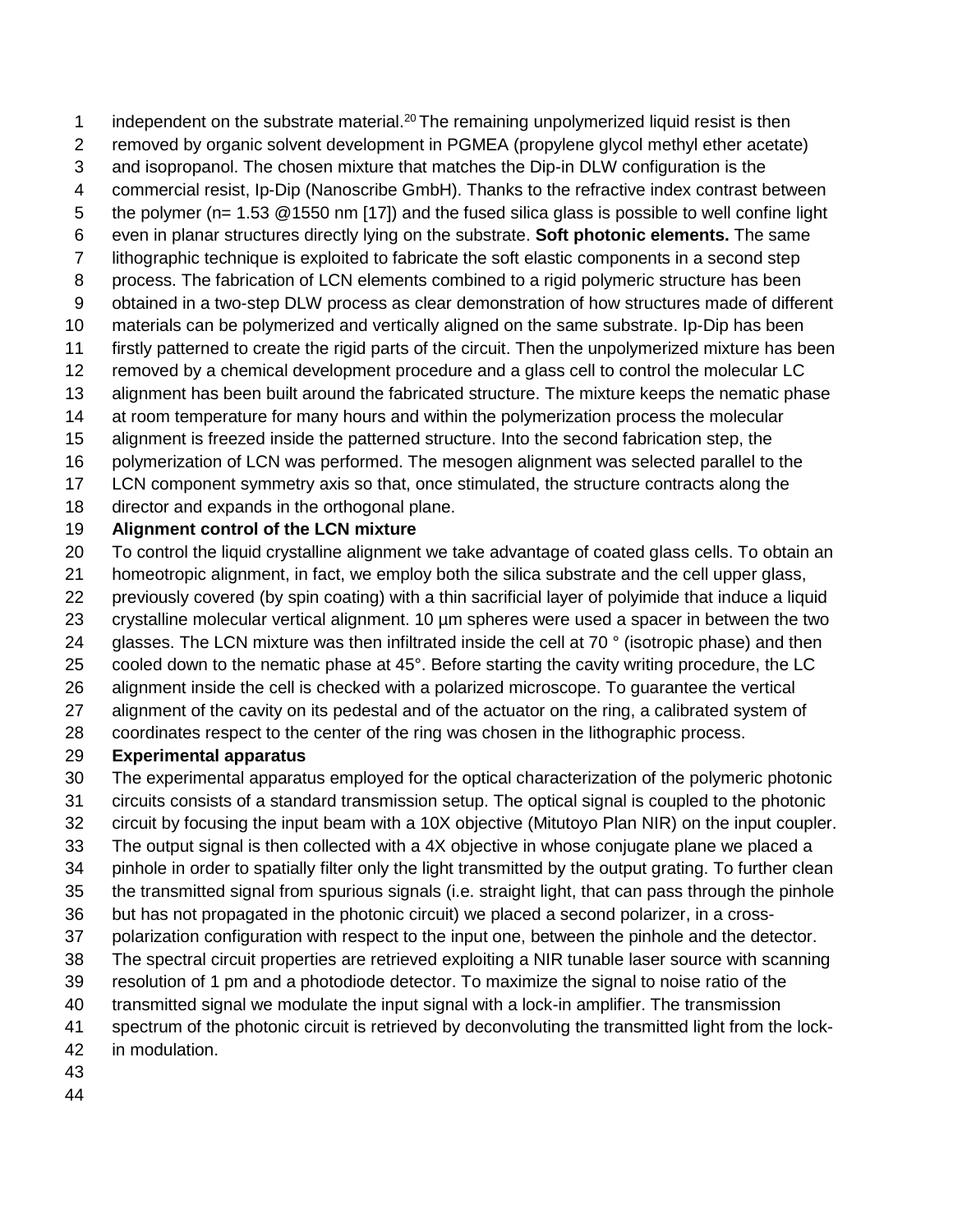#### **SUPPLEMENTARY MATERIAL**

- See Supplementary material for the complete technical discussion and experimental details.
- 

#### **Acknowledgements**

- 5 The research leading to these results has received funding from the European Research
- Council under the European Union's Seventh Framework Program (FP7/2007–2013)/ERC grant
- agreement n [291349] on photonic micro robotics and Laserlab-Europe, H2020 EC-GA 654148;
- and from Ente Cassa di Risparmio di Firenze (2015/0781).
- 

#### **Bibliography**

- 1 Kirchain, R.; Kimerling, L. A roadmap for nanophotonics. *Nat. Photonics* **2007**, *1*(6), 303.
- 2 Leuthold, J.; Koos, C.; Freude, W. Nonlinear silicon photonics. *Nat. Photonics* **2010**, *4*(8), 535.
- 3 Soref, R. The past, present, and future of silicon photonics. *IEEE J. Sel. Top. Quantum*
- *Electron.* **2006**, *12*(6),1678-1687.
- 4 Ma, H.; Jen, A.Y.; Dalton, L.R. Polymer‐based optical waveguides: materials, processing, and devices. *Adv. Mater.* **2002**, *14*(19), 1339-1365.
- 5 Manfrinato, V.R.; Stein, A.; Zhang, L.; Nam, C.Y.; Yager, K.G.; Stach, E.A.; Black, C.T.;
- Aberration-Corrected Electron Beam Lithography at the One Nanometer Length Scale. *Nano Lett.* **2017**, *17*(8), 4562-4567.
- 6 Li, L.; Liu, X.; Pal, S.; Wang, S.; Ober, C.K.; Giannelis, E.P. Extreme ultraviolet resist
- materials for sub-7 nm patterning. *Chem. Soc. Rev.* **2017**, *46*(16), 4855-4866.
- 7 Watts, M.R.; Haus, H.A. Integrated mode-evolution-based polarization rotators. *Opt. Lett.*
- **2005**, *30*(2), 138-140.
- 8 Zhang, J.; Yu, M.; Lo, G.Q.; Kwong, D.L. Silicon-waveguide-based mode evolution
- polarization rotator. *IEEE J. Sel. Top. Quantum Electron.* **2010**, *16*(1), 53-60.
- 27 9 Li, M.; Pernice, W.H.P.; Tang, H.X. Tunable bipolar optical interactions between guided lightwaves. *Nat. Photonics* **2009**, *3*(8), 464.
- 10 Topol, A.W.; La Tulipe, D.C.; Shi, L.; Frank, D.J.; Bernstein, K.; Steen, S.E.; Kumar, A.;
- Singco, G.U.; Young, A.M.; Guarini, K.W.; Ieong, M.. Three-dimensional integrated circuits. *IBM*
- *J Res Dev.* **2006**, *50*(4.5), 491-506.
- 11 Ramiro-Manzano, F.; Prtljaga, N.; Pavesi, L.; Pucker, G.; Ghulinyan, M.. A fully integrated
- high-Q whispering-gallery wedge resonator. *Opt. Express* **2012**, *20*(20), 22934-22942.
- 12 Fang, Z.; Yao, N.; Wang, M.; Lin, J.; Zhang, J.; Wu, R.; Qiao, L.; Fang, W.; Lu, T.; Cheng, Y..
- Fabrication of high quality factor lithium niobate double-disk using a femtosecond laser. *Int. J.*
- *Optomechatronics* **2017**, *11*(1), 47-54.
- 13 Chiles, J.; Buckley, S.; Nader, N.; Nam, S.W.; Mirin, R.P.; Shainline, J.M. Multi-planar
- amorphous silicon photonics with compact interplanar couplers, cross talk mitigation, and low crossing loss. *APL Photonics* **2017**, *2*(11), 116101.
- 14 Deubel, M.; Von Freymann, G.; Wegener, M.; Pereira, S.; Busch, K.; Soukoulis, C.M. Direct
- laser writing of three-dimensional photonic-crystal templates for telecommunications. *Nat.*
- *Mater.* **2004**, *3*(7), 444.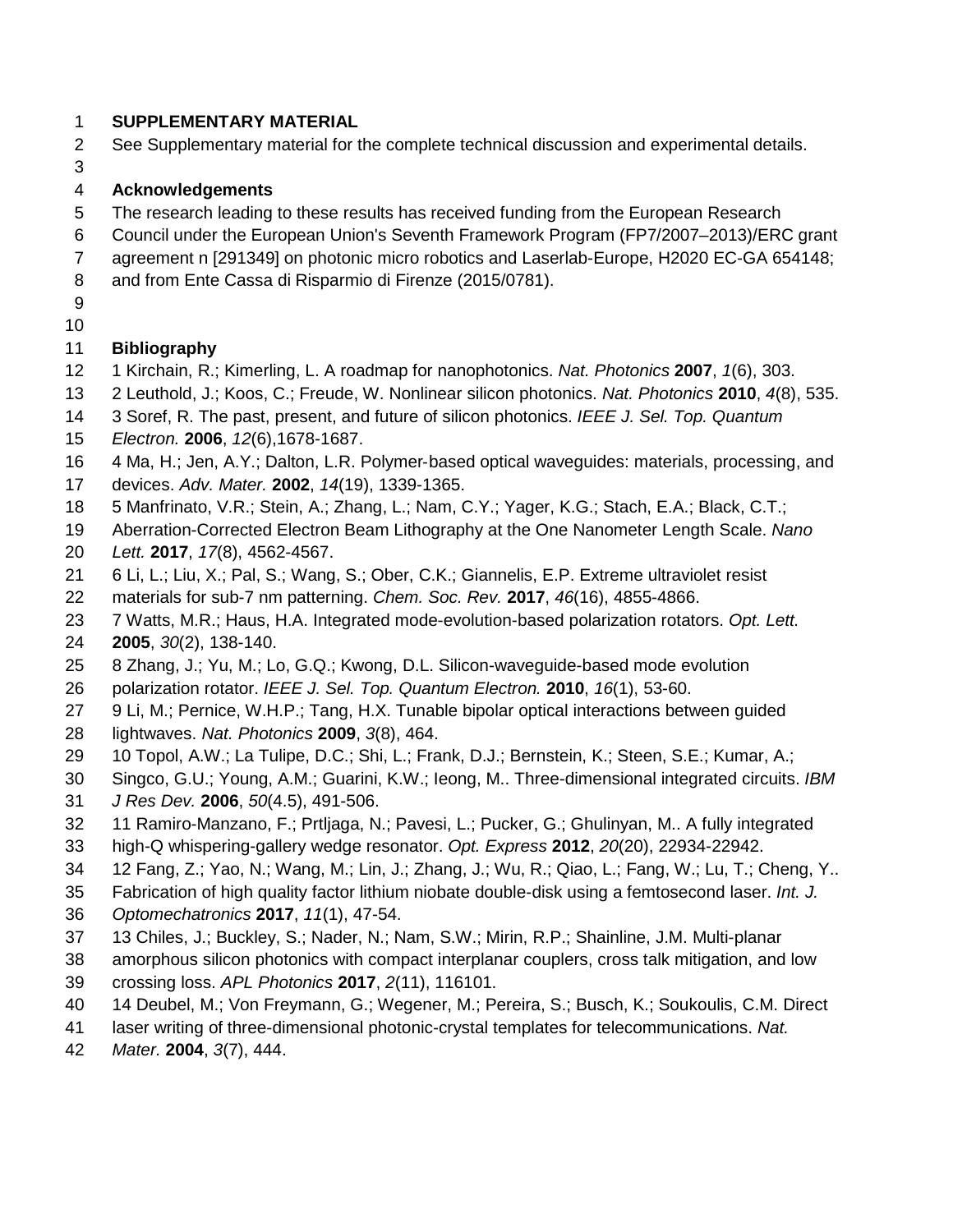- 15 Sakellari, I.; Yin, X.; Nesterov, M.L.; Terzaki, K.; Xomalis, A.; Farsari, M. 3D Chiral Plasmonic
- Metamaterials Fabricated by Direct Laser Writing: The Twisted Omega Particle. *Adv. Opt. Mater.* **2017**, *5*(16).
- 16 Richter, B.; Hahn, V.; Bertels, S.; Claus, T.K.; Wegener, M.; Delaittre, G.; Barner‐Kowollik,
- C.; Bastmeyer, M. Guiding cell attachment in 3D microscaffolds selectively functionalized with
- two distinct adhesion proteins. *Adv. Mater.* **2017**, *29*(5).
- 17 Li, Y.; Fang, Y.; Wang, J.; Wang, L.; Tang, S.; Jiang, C.; Zheng, L.; Mei, Y. Integrative
- optofluidic microcavity with tubular channels and coupled waveguides via two-photon
- polymerization. *Lab on a Chip* **2016**, *16*(22), 4406-4414.
- 18 Bückmann, T.; Thiel, M.; Kadic, M.; Schittny, R.; Wegener, M. An elasto-mechanical
- unfeelability cloak made of pentamode metamaterials. *Nat. Commun.* **2014**, *5*, 4130.
- 19 Schumann, M.; Bückmann, T.; Gruhler, N.; Wegener, M.; Pernice, W. Hybrid 2D–3D optical
- devices for integrated optics by direct laser writing. *Light Sci. Appl.* **2014**, *3*(6), e175.
- 20 Grossmann, T.; Schleede, S.; Hauser, M.; Beck, T.; Thiel, M.; von Freymann, G.; Mappes,
- T.; Kalt, H. Direct laser writing for active and passive high-Q polymer microdisks on silicon. *Opt.*
- *Express* **2011**, *19*(12), 11451-11456.
- 21 Siegle, T.; Schierle, S.; Kraemmer, S.; Richter, B.; Wondimu, S.F.; Schuch, P.; Koos, C.;
- Kalt, H. Photonic molecules with a tunable inter-cavity gap. *Light Sci. Appl.* **2017**, *6*(3), e16224.
- 21A Girault, P.; Lorrain, N.; Poffo, L.; Guendouz, M.; Lemaitre, J.; Carré, C.; Gadonna, M.;
- Bosc, D.; Vignaud, G. Integrated polymer micro-ring resonators for optical sensing applications.
- *J. Appl. Phys.* **2015**, *117*(10), 104504.
- 22 Klein, F.; Richter, B.; Striebel, T.; Franz, C.M.; Freymann, G.V.; Wegener, M.; Bastmeyer, M.
- Two‐component polymer scaffolds for controlled three‐dimensional cell culture. *Adv. Mater.*
- **2011**, *23*(11), 1341-1345.
- 22A Li, L.; Lin, H.; Qiao, S.; Huang, Y.Z.; Li, J.Y.; Michon, J.; Gu, T.; Alosno-Ramos, C.; Vivien,
- L.; Yadav, A.; Richardson, K. Monolithically integrated stretchable photonics. *Light Sci. Appl.* **2018**, *7*(2), 17138.
- 28 22B Chen, Y.; Li, H.; Li, M. Flexible and tunable silicon photonic circuits on plastic substrates.
- *Sci. Rep.* **2012**, *2*, 622.
- 23 White T. J; Broer D. J. *Nat. Mater.* **2015**, *14*(11), 1087.
- 24 Yamada M.; Kondo M.; Miyasato R.; Naka Y.; Mamiya J.; Kinoshita M.; Shishido A.; Yu Y.;
- Barrett C. J.; Ikeda T.*J. Mater. Chem.* **2009**, 19 (1), 60.
- 25 Zeng, H.; Wasylczyk, P.; Parmeggiani, C.; Martella, D.; Burresi, M.; Wiersma, D.S. Light‐
- Fueled Microscopic Walkers. *Adv. Mater.* **2015**, *27*(26), 3883-3887.
- 26 Camacho-Lopez, M.; Finkelmann, H.; Palffy-Muhoray, P.; Shelley, M. Fast liquid-crystal
- elastomer swims into the dark. *Nat. Mater.* **2004**, *3*(5), 307.
- 27 Xu Q.; Schmidt B. Pradhan, S., Lipson, M. Micrometre-scale silicon electro-optic modulator. *Nature* **2005**, *435*(7040), 325.
- 27A Dong, P.; Liao, S.; Feng, D.; Liang, H.; Zheng, D.; Shafiiha, R.; Kung, C.C.; Qian, W.; Li,
- G.; Zheng, X.; Krishnamoorthy, A.V. Low V pp, ultralow-energy, compact, high-speed silicon
- electro-optic modulator. *Opt. Express* **2009**, *17*(25), 22484-22490.
- 28 Armani, D.; Min, B.; Martin, A.; Vahala, K. J. Electrical thermo-optic tuning of ultrahigh-Q
- microtoroid resonators. *Appl. Phys. Lett.* **2004**, *85*(22), 5439.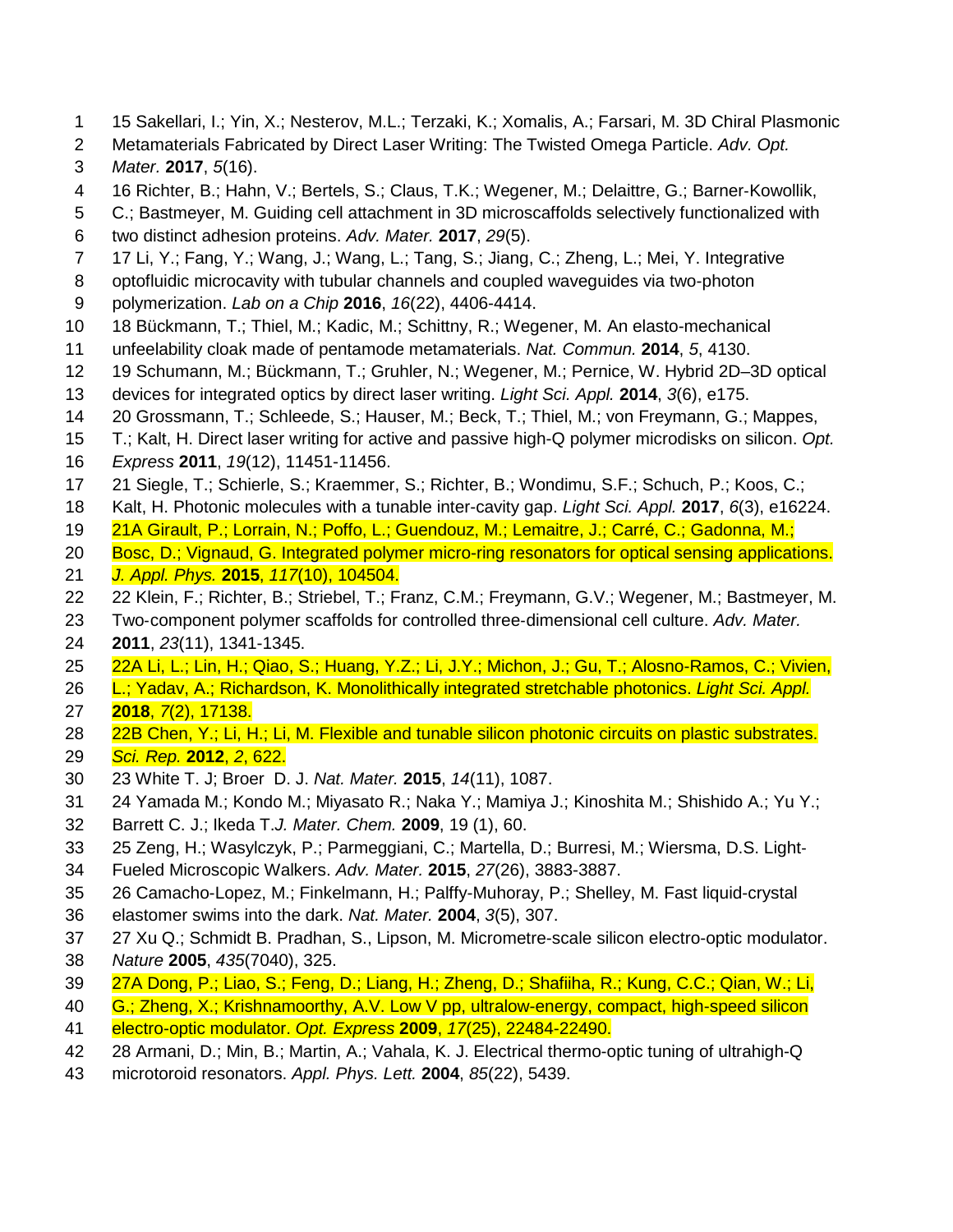- 28A Nawrocka, M.S.; Liu, T.; Wang, X.; Panepucci, R.R. Tunable silicon microring resonator
- with wide free spectral range. *Appl. Phys. Lett.* **2006**, *89*(7), 071110.
- 28B Sun, C.; Wade, M.T.; Lee, Y.; Orcutt, J.S.; Alloatti, L.; Georgas, M.S.; Waterman, A.S.;
- 4 Shainline, J.M.; Avizienis, R.R.; Lin, S.; Moss, B.R. Single-chip microprocessor that
- communicates directly using light. *Nature* **2015**, *528*(7583), 534.
- 28C Dong, P.; Qian, W.; Liang, H.; Shafiiha, R.; Feng, D.; Li, G.; Cunningham, J.E.;
- 7 Krishnamoorthy, A.V.; Asghari, M. Thermally tunable silicon racetrack resonators with ultralow
- tuning power. *Opt. Express* **2010**, *18*(19), 20298-20304.
- 9 28D Dong, P.; Qian, W.; Liang, H.; Shafiiha, R.; Feng, N.N.; Feng, D.; Zheng, X.;
- 10 Krishnamoorthy, A.V.; Asghari, M. Low power and compact reconfigurable multiplexing devices
- based on silicon microring resonators. *Opt. Express* **2010**, *18*(10), 9852-9858.
- 29 Almeida, V. R.; Barrios, C. A.; Panepucci, R. R.; Lipson, M. All-optical control of light on a
- silicon chip. *Nature* **2004**, *431*(7012), 1081.
- 30 Wang, C. T.; Tseng, C. W.; Yu, J. H.;, Li, Y.C.; Lee, C.H.; Jau, H. C.; Lee, M. C.; Chen, Y.J.;
- Lin, T.H. Optical bistability in a silicon nitride microring resonator with azo dye-doped liquid
- crystal as cladding material. *Opt. Express*, **2013**, 21,10989-10994.
- 31 Muller, N.; Haberko, J.; Marichy, C.; Scheffold, F. Photonic hyperuniform networks obtained
- by silicon double inversion of polymer templates. *Optica* **2017**, *4*(3), 361-366.
- 32 Maire, G.; Vivien, L.; Sattler, G.; Kaźmierczak, A.; Sanchez, B.; Gylfason, K.B.; Griol, A.;
- Marris-Morini, D.; Cassan, E.; Giannone, D.; Sohlström, H. High efficiency silicon nitride surface grating couplers. *Opt. Express* **2008**, *16*(1), 328-333.
- 33 Chen, X.; Li, C.; Fung, C.K.; Lo, S.M.; Tsang, H.K.. Apodized waveguide grating couplers for
- efficient coupling to optical fibers. *IEEE Photon. Technol. Lett.* **2010**, *22*(15), 1156-1158.
- 34 Van Laere, F.; Roelkens, G.; Ayre, M.; Schrauwen, J.; Taillaert, D.; Van Thourhout, D.;
- Krauss, T.F.; Baets, R. Compact and highly efficient grating couplers between optical fiber and nanophotonic waveguides. *J. Light. Technol.* **2007**, *25*(1), 151-156.
- 35 Selvaraja, S.K.; Vermeulen, D.; Schaekers, M.; Sleeckx, E.; Bogaerts, W.; Roelkens, G.;
- Dumon, P.; Van Thourhout, D.; Baets, R. Highly efficient grating coupler between optical fiber
- and silicon photonic circuit. *Conference on Lasers and Electro-Optics* **2009**, CTuC6
- 36 Zhang, H.; Li, C.; Tu, X.; Song, J.; Zhou, H.; Luo, X.; Huang, Y.; Yu, M.; Lo, G.Q. Efficient
- silicon nitride grating coupler with distributed Bragg reflectors. *Opt. Express* **2014**, *22*(18), 21800-21805.
- 36A Landowski, A.; Zepp, D.; Wingerter, S.; von Freymann, G.; Widera, A.; Direct laser written
- polymer waveguides with out of plane couplers for optical chips. *APL Photonics* **2017**, *2*(10), **106102.**
- 36B Lindenmann, N.; Balthasar, G.; Hillerkuss, D.; Schmogrow, R.; Jordan, M.; Leuthold, J.;
- Freude, W.; Koos, C. Photonic wire bonding: a novel concept for chip-scale interconnects. *Opt.*
- *Express* **2012**, *20*(16), 17667-17677.
- 39 36C Wong, W.H.; Zhou, J.; Pun, E.Y.B. Low-loss polymeric optical waveguides using electron-
- beam direct writing. *Appl. Phys. Lett.* **2001**, *78*(15), 2110-2112.
- 37 Righini, G.C.; Dumeige, Y.; Féron, P.; Ferrari, M.; Nunzi Conti, G.; Ristic, D.; Soria, S..
- Whispering gallery mode microresonators: fundamentals and applications. *Rivista del Nuovo*
- *Cimento* **2011**, *34*(7), 435-488.